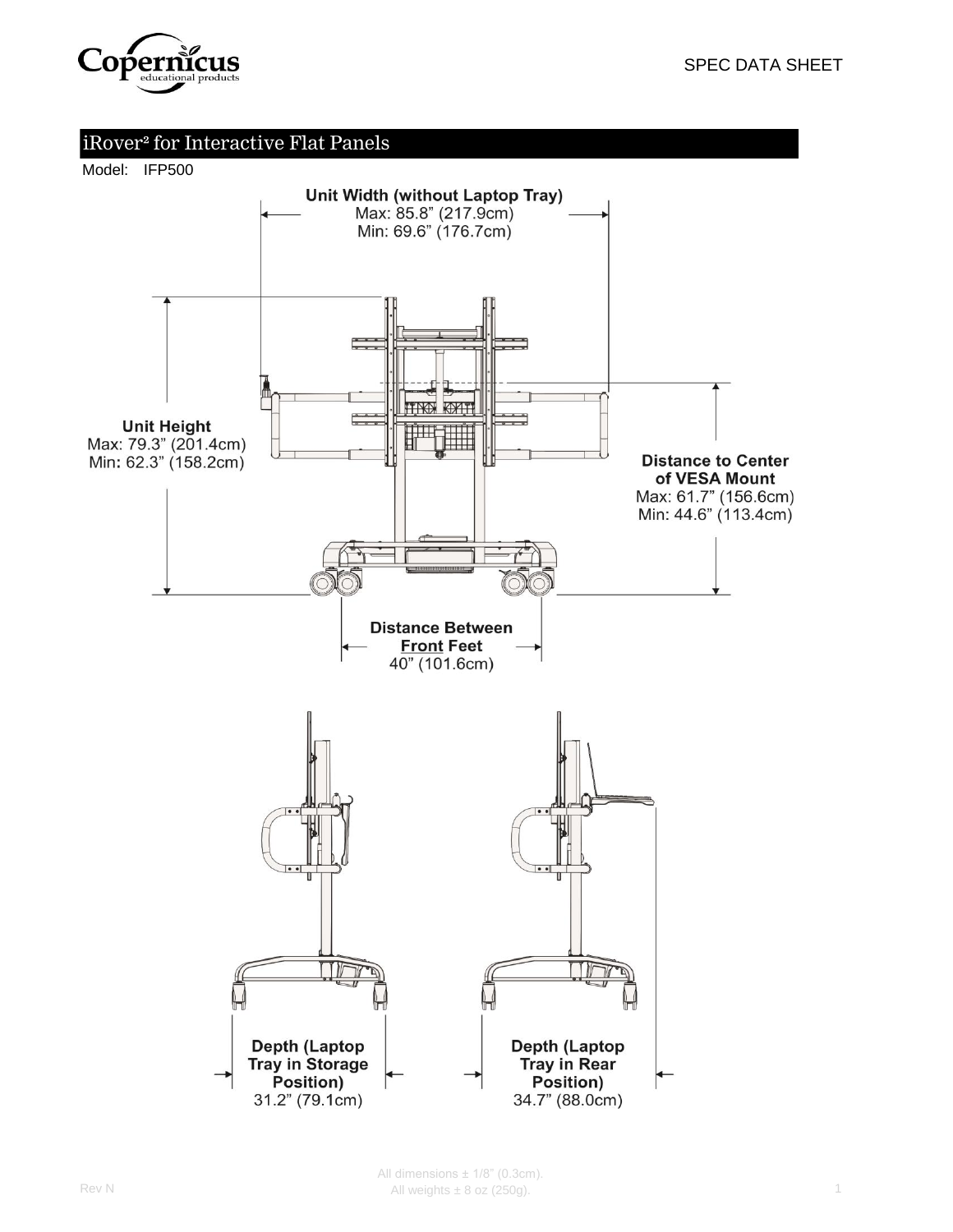





(\*) values are approximate and will vary depending on your flat panel. (\*\*) Laptop Tray can be installed on both handles.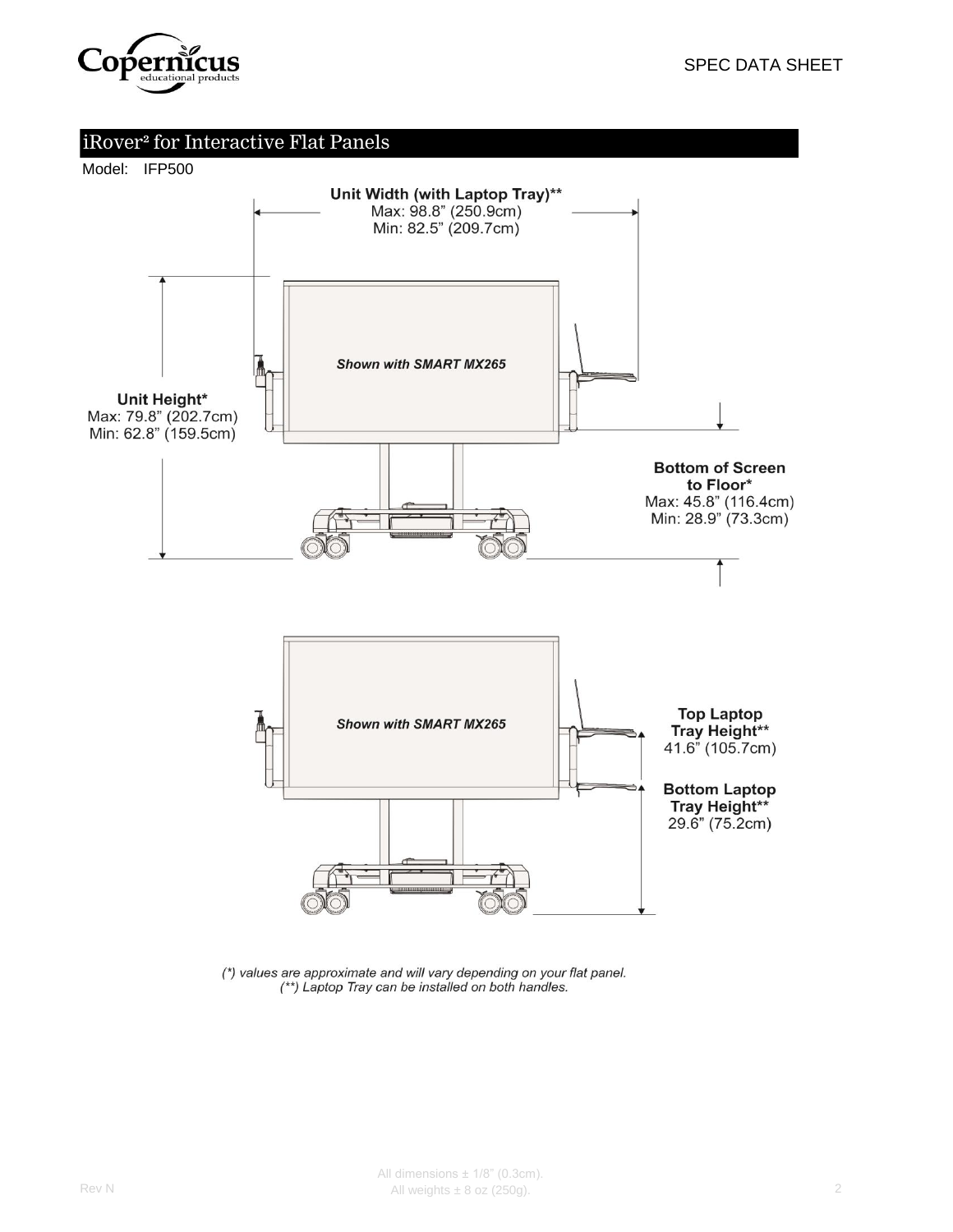

Model: IFP500

### **Warranty:**

5 year electric lift warranty Lifetime frame, tub and power strip warranty

### **Physical Specifications:**

62.3" H x 69.9" W x 31.2" D (158.2cm H x 176.7cm W x 79.1cm D)

- Measurements taken with laptop tray in stored position for transporting.
- Measurements do not include installed flat panel.

#### **Laptop Tray Compatibility:**

- Top surface measures 14.9" W x 11.1" D (38.0cm W x 28.2cm D)
- Supports a max weight of 20lbs.

#### **Flat Panel Compatibility:**

Spacers and longer screws are provided for flat panels that do not have a flat back, like Promethean. Commonly supported flat panels include: SMART, Promethean, Clever Touch, Clear Touch and others.

#### **Flat Panel Mount:**

This unit comes with its own VESA flat panel mount.

Supported Screen Size: 50"- 86" Supported VESA: 300 x 200 (min) 800 x 700 (max) Max Weight: 250lbs (90.7kg)

#### **Power Strip Specifications:**

Outlets: 6 Right-angle NEMA 5-15R Size: 1-1/2" H x 9-5/8" W x 1-3/4" D (4.0cm H x 24.4cm W x 4.5cm D) AC Rating: 125V 15A 60Hz Cable: 14-gauge thickness, 2.5m (8 ft.) length Conformance: cETLus Switch: On/Off with built-in 900J surge protector

#### **Electric Lift Specifications:**

Max Load: 2000N (449.6lbf pound-force) Duty Cycle: 2 Minutes ON, 18 Minutes OFF